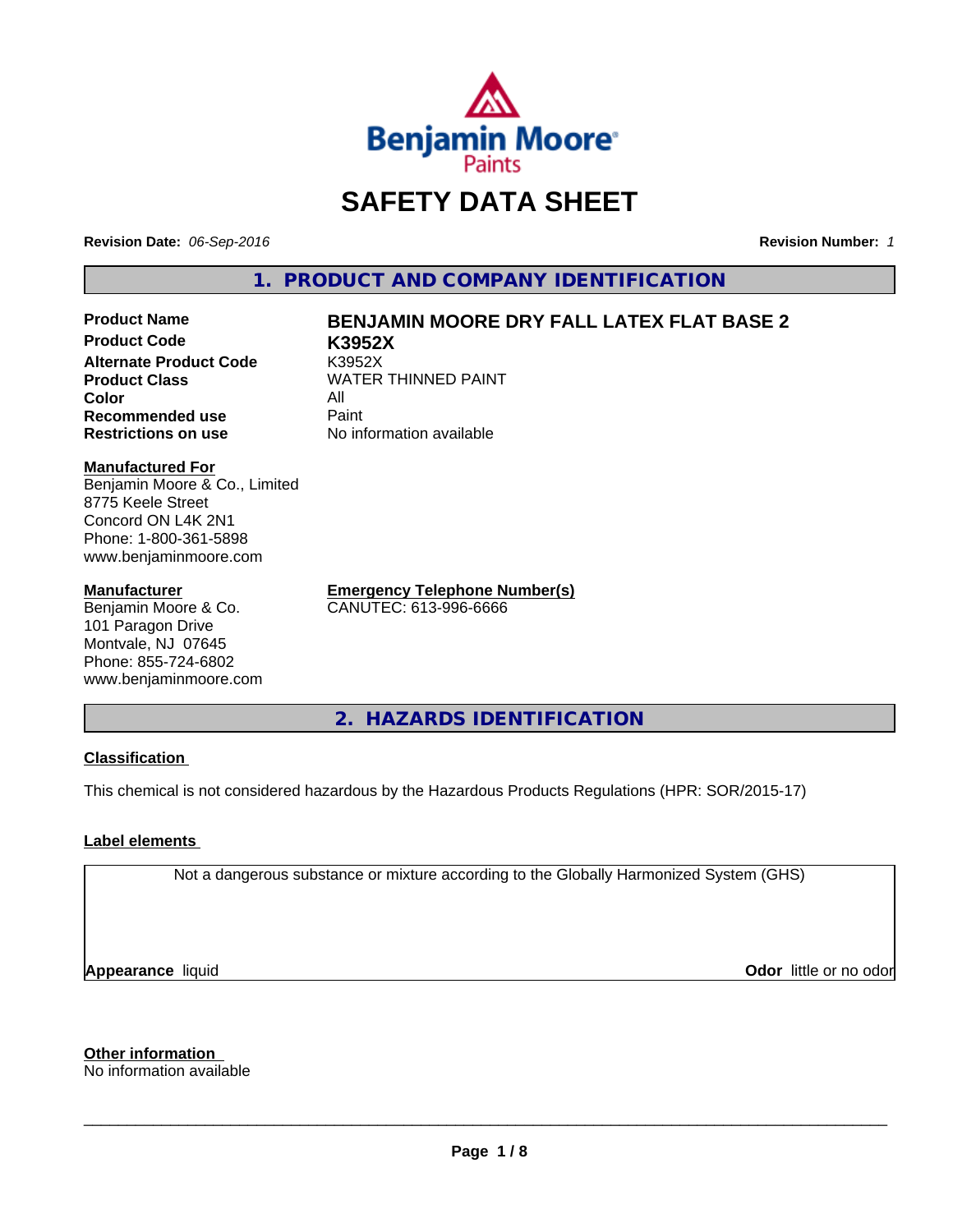## **3. COMPOSITION INFORMATION ON COMPONENTS**

| <b>Chemical Name</b>                                                         | <b>CAS-No</b> | Weight % (max) |
|------------------------------------------------------------------------------|---------------|----------------|
| Limestone                                                                    | 1317-65-3     | $30 - 60%$     |
| Titanium dioxide                                                             | 13463-67-7    | - 5%           |
| Diatomaceous earth                                                           | 61790-53-2    | - 5%           |
| Propanoic acid, 2-methyl-, monoester with<br>2,2,4-trimethyl-1,3-pentanediol | 25265-77-4    | - 5%           |

|                                        | 4. FIRST AID MEASURES                                                                              |
|----------------------------------------|----------------------------------------------------------------------------------------------------|
| <b>General Advice</b>                  | No hazards which require special first aid measures.                                               |
| <b>Eye Contact</b>                     | Rinse thoroughly with plenty of water for at least 15<br>minutes and consult a physician.          |
| <b>Skin Contact</b>                    | Wash off immediately with soap and plenty of water<br>removing all contaminated clothes and shoes. |
| <b>Inhalation</b>                      | Move to fresh air. If symptoms persist, call a physician.                                          |
| Ingestion                              | Clean mouth with water and afterwards drink plenty of<br>water. Consult a physician if necessary.  |
| <b>Most Important Symptoms/Effects</b> | None known.                                                                                        |

**Notes To Physician Treat symptomatically.** 

**5. FIRE-FIGHTING MEASURES**

| <b>Suitable Extinguishing Media</b>                                                          | Use extinguishing measures that are appropriate to local<br>circumstances and the surrounding environment.                                   |
|----------------------------------------------------------------------------------------------|----------------------------------------------------------------------------------------------------------------------------------------------|
| <b>Protective Equipment And Precautions For</b><br><b>Firefighters</b>                       | As in any fire, wear self-contained breathing apparatus<br>pressure-demand, MSHA/NIOSH (approved or equivalent)<br>and full protective gear. |
| <b>Specific Hazards Arising From The Chemical</b>                                            | Closed containers may rupture if exposed to fire or<br>extreme heat.                                                                         |
| <b>Sensitivity To Mechanical Impact</b>                                                      | No.                                                                                                                                          |
| <b>Sensitivity To Static Discharge</b>                                                       | No.                                                                                                                                          |
| <b>Flash Point Data</b><br>Flash Point (°F)<br>Flash Point (°C)<br><b>Flash Point Method</b> | Not applicable<br>Not applicable<br>Not applicable                                                                                           |
| <b>Flammability Limits In Air</b>                                                            |                                                                                                                                              |
| <b>Lower Explosion Limit</b><br><b>Upper Explosion Limit</b>                                 | Not applicable<br>Not applicable                                                                                                             |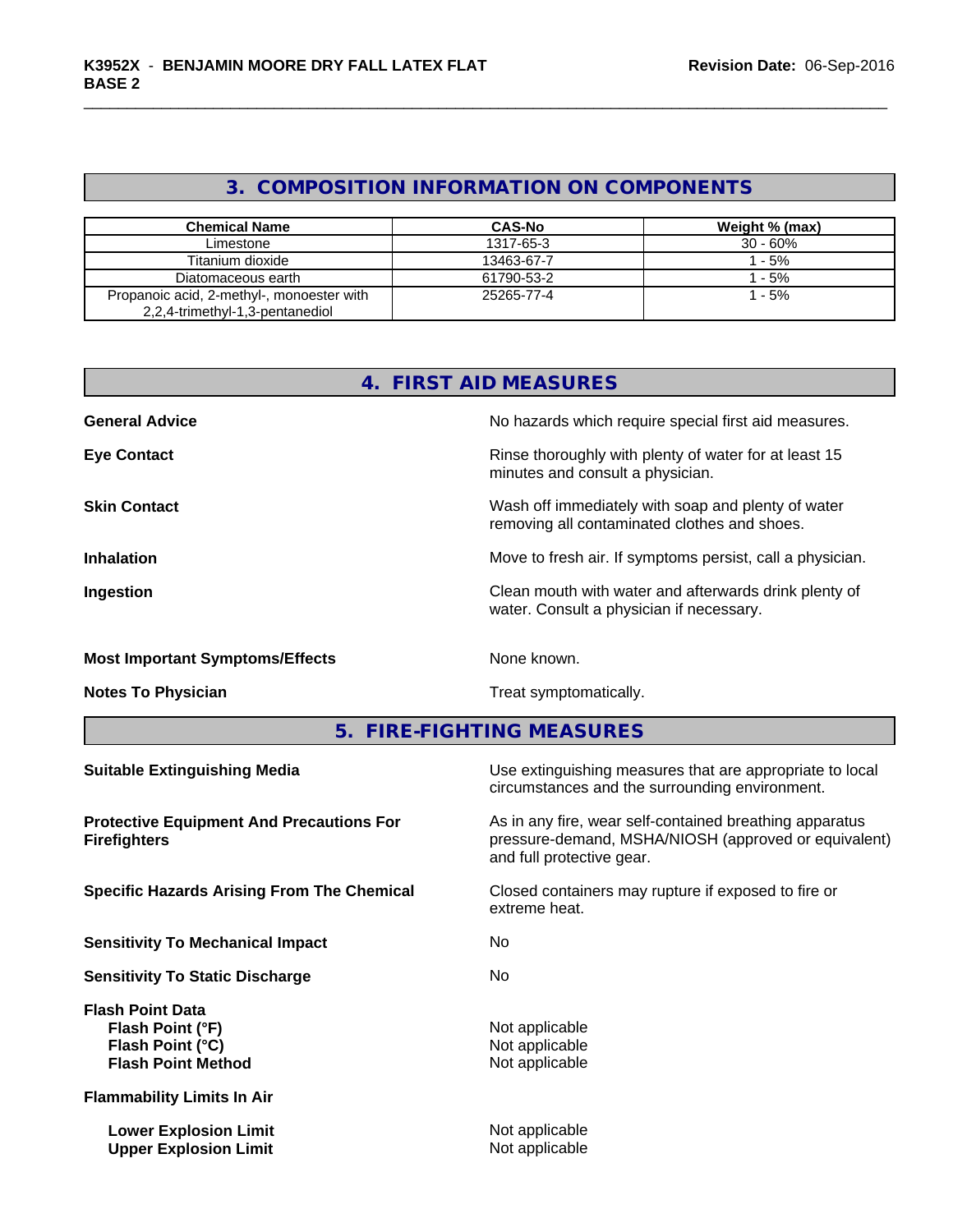| <u>NFPA</u> | <b>Health: 1</b> | <b>Flammability: 0</b> | <b>Instability: 0</b> | <b>Special: Not Applicable</b> |
|-------------|------------------|------------------------|-----------------------|--------------------------------|
| NEDA Logand |                  |                        |                       |                                |

#### **NFPA Legend**

- 0 Not Hazardous
- 1 Slightly
- 2 Moderate
- 3 High
- 4 Severe

*The ratings assigned are only suggested ratings, the contractor/employer has ultimate responsibilities for NFPA ratings where this system is used.*

*Additional information regarding the NFPA rating system is available from the National Fire Protection Agency (NFPA) at www.nfpa.org.*

#### **6. ACCIDENTAL RELEASE MEASURES**

**Personal Precautions Avoid contact with skin, eyes and clothing. Ensure** Avoid contact with skin, eyes and clothing. Ensure adequate ventilation.

**Other Information Department Information Department Intervent further leakage or spillage if safe to do so.** 

**Environmental Precautions** See Section 12 for additional Ecological Information.

**Methods For Clean-Up Soak** up with inert absorbent material. Sweep up and shovel into suitable containers for disposal.

**7. HANDLING AND STORAGE**

**Handling Avoid contact with skin, eyes and clothing. Avoid breathing Handling Avoid breathing** vapors, spray mists or sanding dust. In case of insufficient ventilation, wear suitable respiratory equipment.

**Storage Keep container tightly closed. Keep out of the reach of Keep** container tightly closed. Keep out of the reach of children.

**Incompatible Materials Incompatible Materials No information available** 

### **8. EXPOSURE CONTROLS / PERSONAL PROTECTION**

#### **Exposure Limits**

*No exposure limits have been established for this product.*

| <b>Chemical Name</b> | <b>ACGIH</b>      | <b>Alberta</b>    | <b>British Columbia</b>     | Ontario           | Quebec                      |
|----------------------|-------------------|-------------------|-----------------------------|-------------------|-----------------------------|
| Limestone            | N/E               | 10 mg/m $3$ - TWA | 10 mg/m $3$ - TWA           | N/E               | 10 mg/m $3$ - TWAEV         |
|                      |                   |                   | $3 \text{ mg/m}^3$ - TWA    |                   |                             |
|                      |                   |                   | $20 \text{ mg/m}^3$ - STEL  |                   |                             |
| Titanium dioxide     | 10 mg/m $3$ - TWA | 10 mg/m $3$ - TWA | 10 mg/m $3$ - TWA           | 10 mg/m $3$ - TWA | 10 mg/m $3$ - TWAEV         |
|                      |                   |                   | $3 \text{ ma/m}^3$ - TWA    |                   |                             |
| Diatomaceous earth   | N/E               | N/E               | $4 \text{ ma/m}^3$ - TWA    | N/E               | 6 mg/m <sup>3</sup> - TWAEV |
|                      |                   |                   | 1.5 mg/m <sup>3</sup> - TWA |                   |                             |

#### **Legend**

ACGIH - American Conference of Governmental Industrial Hygienists

Alberta - Alberta Occupational Exposure Limits

British Columbia - British Columbia Occupational Exposure Limits

Ontario - Ontario Occupational Exposure Limits

Quebec - Quebec Occupational Exposure Limits

N/E - Not established

**Engineering Measures Ensure** Ensure adequate ventilation, especially in confined areas.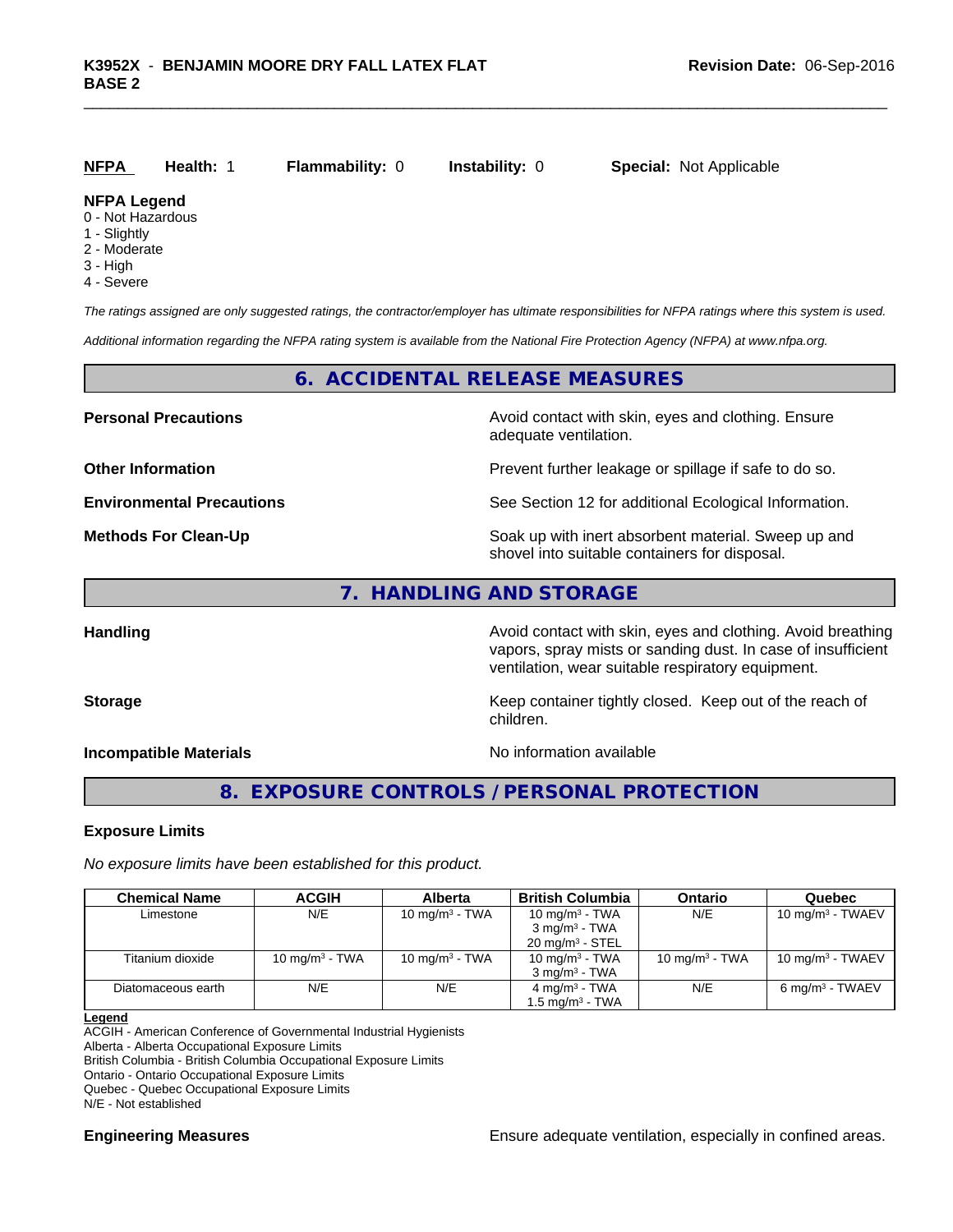# **Personal Protective Equipment**

Safety glasses with side-shields. **Skin Protection Protection** Protective gloves and impervious clothing. **Respiratory Protection In case of insufficient ventilation wear suitable respiratory** equipment.

**Hygiene Measures Avoid contact with skin, eyes and clothing. Remove and Avoid contact with skin, eyes and clothing. Remove and** wash contaminated clothing before re-use. Wash thoroughly after handling.

#### **9. PHYSICAL AND CHEMICAL PROPERTIES**

**Appearance** liquid **Odor** little or no odor **Odor Threshold No information available No information available Density (lbs/gal)** 12.45 - 12.55 **Specific Gravity** 1.49 - 1.51 **pH pH**  $\blacksquare$ **Viscosity (cps)** No information available<br> **Solubility** No information available<br>
No information available **Water Solubility Water Solubility No information available Evaporation Rate No information available No information available Vapor Pressure** No information available **Vapor Density Vapor Density No information available Wt. % Solids** 55 - 65 **Vol. % Solids** 35 - 45 **Wt. % Volatiles** 35 - 45 **Vol. % Volatiles** 55 - 65 **VOC Regulatory Limit (g/L)** < 50 **Boiling Point (°F)** 212 **Boiling Point (°C) Freezing Point (°F)** 32 **Freezing Point (°C)** 0 **Flash Point (°F)** Not applicable **Flash Point (°C)** Not applicable **Flash Point Method** Not applicable **Flammability (solid, gas)** Not applicable **Upper Explosion Limit** Not applicable **Lower Explosion Limit** Not applicable **Autoignition Temperature (°F)** No information available **Autoignition Temperature (°C)** No information available **Decomposition Temperature (°F)** No information available **Decomposition Temperature (°C)** No information available **Partition Coefficient (n-octanol/water)** No information available

No information available

#### **10. STABILITY AND REACTIVITY**

| <b>Reactivity</b>                       | Not Applicable                           |
|-----------------------------------------|------------------------------------------|
| <b>Chemical Stability</b>               | Stable under normal conditions.          |
| <b>Conditions To Avoid</b>              | Prevent from freezing.                   |
| <b>Incompatible Materials</b>           | No materials to be especially mentioned. |
| <b>Hazardous Decomposition Products</b> | None under normal use.                   |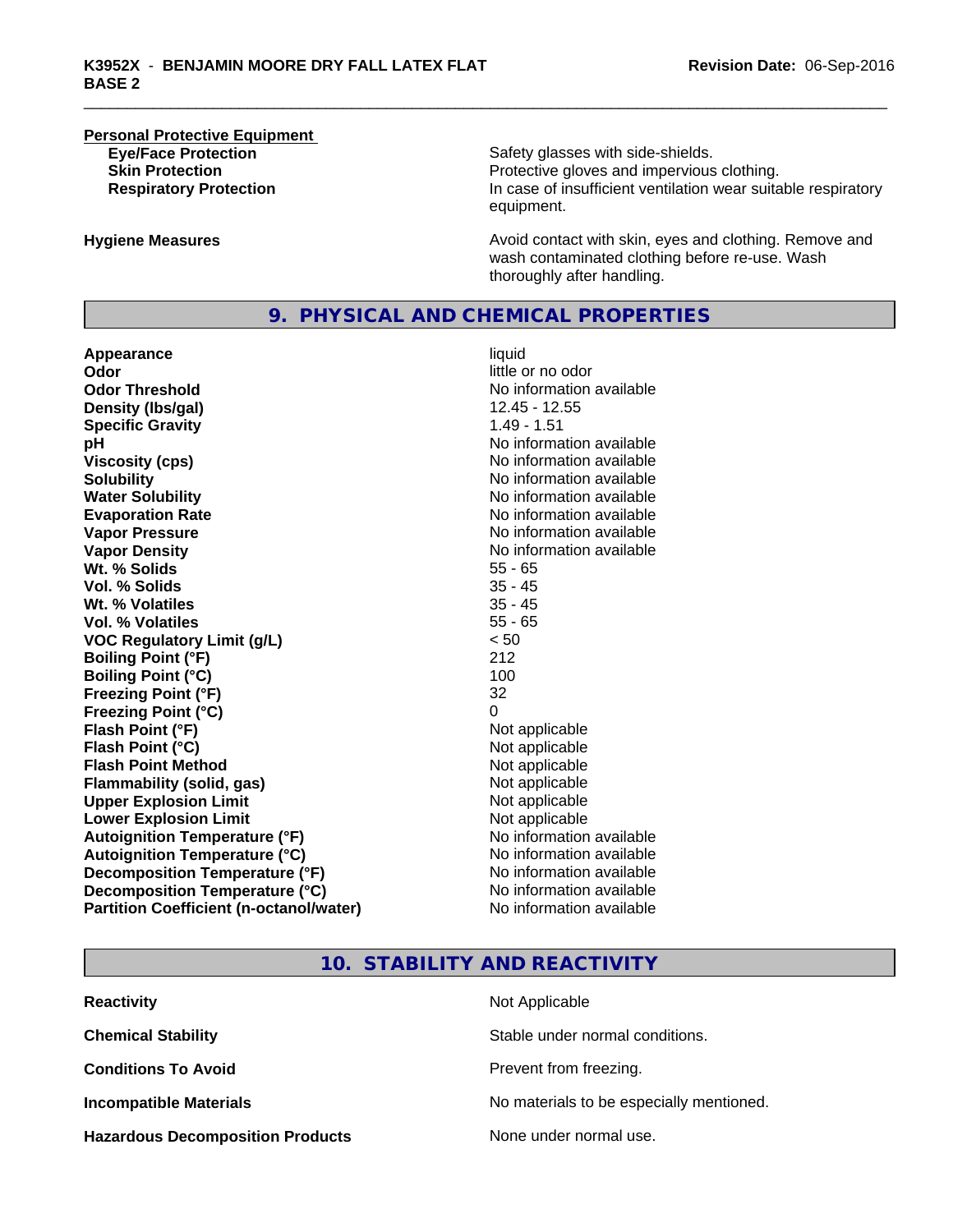#### **Possibility Of Hazardous Reactions** None under normal conditions of use.

Titanium dioxide

|                                                                                                                                                                                                                                                                                                         | 11. TOXICOLOGICAL INFORMATION                                                                                                                                                                                                                                                                  |                                                                                                                 |
|---------------------------------------------------------------------------------------------------------------------------------------------------------------------------------------------------------------------------------------------------------------------------------------------------------|------------------------------------------------------------------------------------------------------------------------------------------------------------------------------------------------------------------------------------------------------------------------------------------------|-----------------------------------------------------------------------------------------------------------------|
| <b>Product Information</b><br>Information on likely routes of exposure                                                                                                                                                                                                                                  |                                                                                                                                                                                                                                                                                                |                                                                                                                 |
| <b>Principal Routes of Exposure</b>                                                                                                                                                                                                                                                                     | Eye contact, skin contact and inhalation.                                                                                                                                                                                                                                                      |                                                                                                                 |
| <b>Acute Toxicity</b><br><b>Product Information</b>                                                                                                                                                                                                                                                     | No information available                                                                                                                                                                                                                                                                       |                                                                                                                 |
| Information on toxicological effects                                                                                                                                                                                                                                                                    |                                                                                                                                                                                                                                                                                                |                                                                                                                 |
| <b>Symptoms</b>                                                                                                                                                                                                                                                                                         | No information available                                                                                                                                                                                                                                                                       |                                                                                                                 |
| Delayed and immediate effects as well as chronic effects from short and long-term exposure                                                                                                                                                                                                              |                                                                                                                                                                                                                                                                                                |                                                                                                                 |
| Eye contact<br><b>Skin contact</b>                                                                                                                                                                                                                                                                      | May cause slight irritation                                                                                                                                                                                                                                                                    | Substance may cause slight skin irritation. Prolonged or<br>repeated contact may dry skin and cause irritation. |
| <b>Inhalation</b><br>Ingestion                                                                                                                                                                                                                                                                          | May cause irritation of respiratory tract.<br>vomiting and diarrhea.                                                                                                                                                                                                                           | Ingestion may cause gastrointestinal irritation, nausea,                                                        |
| <b>Sensitization:</b><br><b>Neurological Effects</b><br><b>Mutagenic Effects</b><br><b>Reproductive Effects</b><br><b>Developmental Effects</b><br><b>Target Organ Effects</b><br><b>STOT - single exposure</b><br><b>STOT - repeated exposure</b><br>Other adverse effects<br><b>Aspiration Hazard</b> | No information available.<br>No information available.<br>No information available.<br>No information available.<br>No information available.<br>No information available.<br>No information available.<br>No information available.<br>No information available.<br>No information available. |                                                                                                                 |
| <b>Numerical measures of toxicity</b><br>The following values are calculated based on chapter 3.1 of the GHS document                                                                                                                                                                                   |                                                                                                                                                                                                                                                                                                |                                                                                                                 |
| <b>ATEmix (oral)</b><br><b>ATEmix (dermal)</b>                                                                                                                                                                                                                                                          | 126930 mg/kg<br>1490371 mg/kg                                                                                                                                                                                                                                                                  |                                                                                                                 |
| <b>Component</b>                                                                                                                                                                                                                                                                                        |                                                                                                                                                                                                                                                                                                |                                                                                                                 |
| Titanium dioxide<br>LD50 Oral: > 10000 mg/kg (Rat)                                                                                                                                                                                                                                                      |                                                                                                                                                                                                                                                                                                |                                                                                                                 |
| <b>Chronic Toxicity</b>                                                                                                                                                                                                                                                                                 |                                                                                                                                                                                                                                                                                                |                                                                                                                 |
| Carcinogenicity<br>The information below indicates whether each agency has listed any ingredient as a carcinogen:.                                                                                                                                                                                      |                                                                                                                                                                                                                                                                                                |                                                                                                                 |
| <b>Chemical Name</b>                                                                                                                                                                                                                                                                                    | <b>IARC</b><br>2B - Possible Human Carcinogen                                                                                                                                                                                                                                                  | <b>NTP</b>                                                                                                      |

• Although IARC has classified titanium dioxide as possibly carcinogenic to humans (2B), their summary concludes: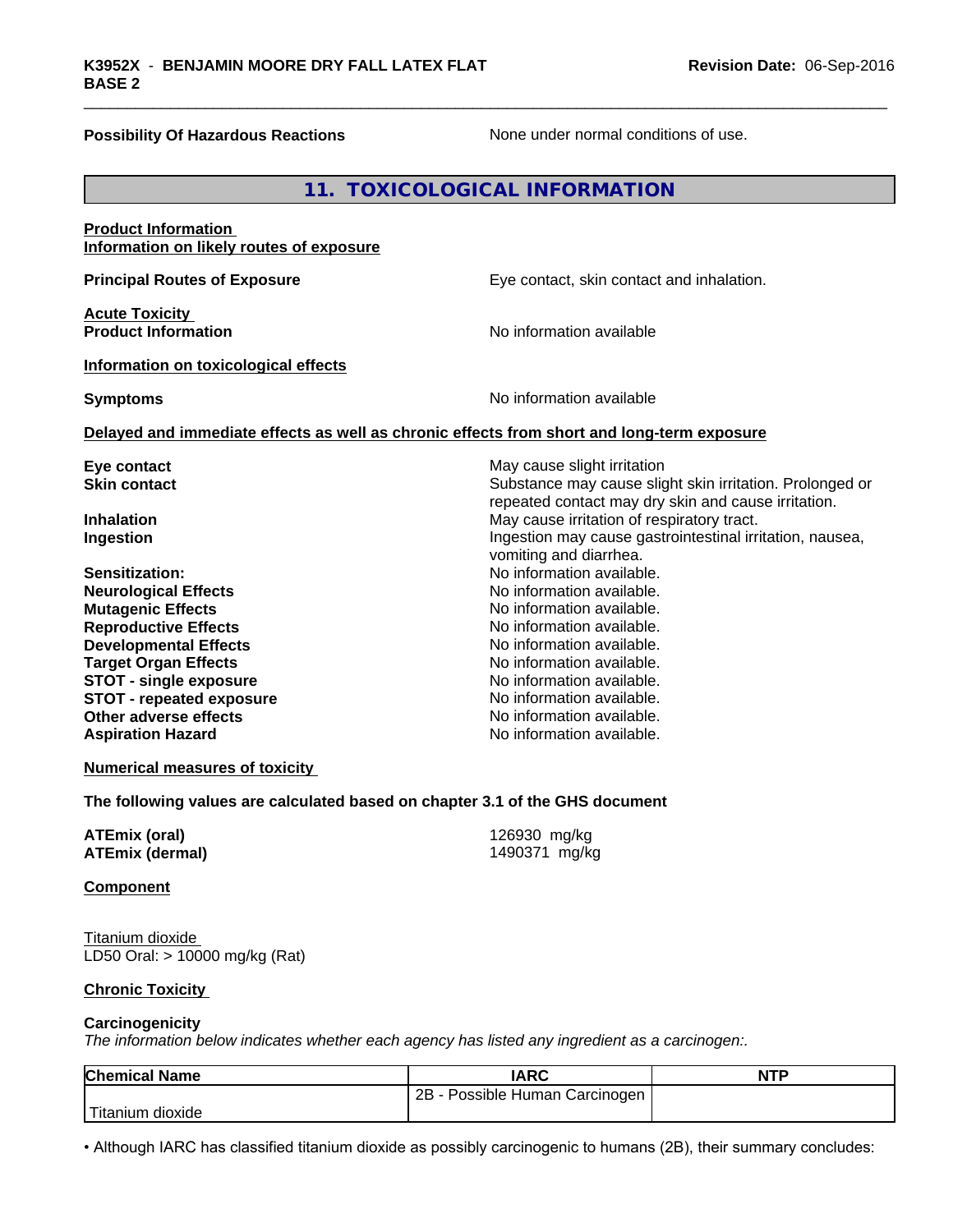"No significant exposure to titanium dioxide is thought to occur during the use of products in which titanium dioxide is bound to other materials, such as paint."

#### **Legend**

IARC - International Agency for Research on Cancer NTP - National Toxicity Program OSHA - Occupational Safety & Health Administration

**12. ECOLOGICAL INFORMATION**

#### **Ecotoxicity Effects**

The environmental impact of this product has not been fully investigated.

#### **Product Information**

#### **Acute Toxicity to Fish**

No information available

#### **Acute Toxicity to Aquatic Invertebrates**

No information available

#### **Acute Toxicity to Aquatic Plants**

No information available

#### **Persistence / Degradability**

No information available.

#### **Bioaccumulation / Accumulation**

No information available.

#### **Mobility in Environmental Media**

No information available.

#### **Ozone**

No information available

#### **Component**

#### **Acute Toxicity to Fish**

Titanium dioxide  $LC50:$  > 1000 mg/L (Fathead Minnow - 96 hr.)

#### **Acute Toxicity to Aquatic Invertebrates**

No information available

#### **Acute Toxicity to Aquatic Plants**

No information available

#### **13. DISPOSAL CONSIDERATIONS**

**Waste Disposal Method Dispose of in accordance with federal, state, provincial,** and local regulations. Local requirements may vary, consult your sanitation department or state-designated environmental protection agency for more disposal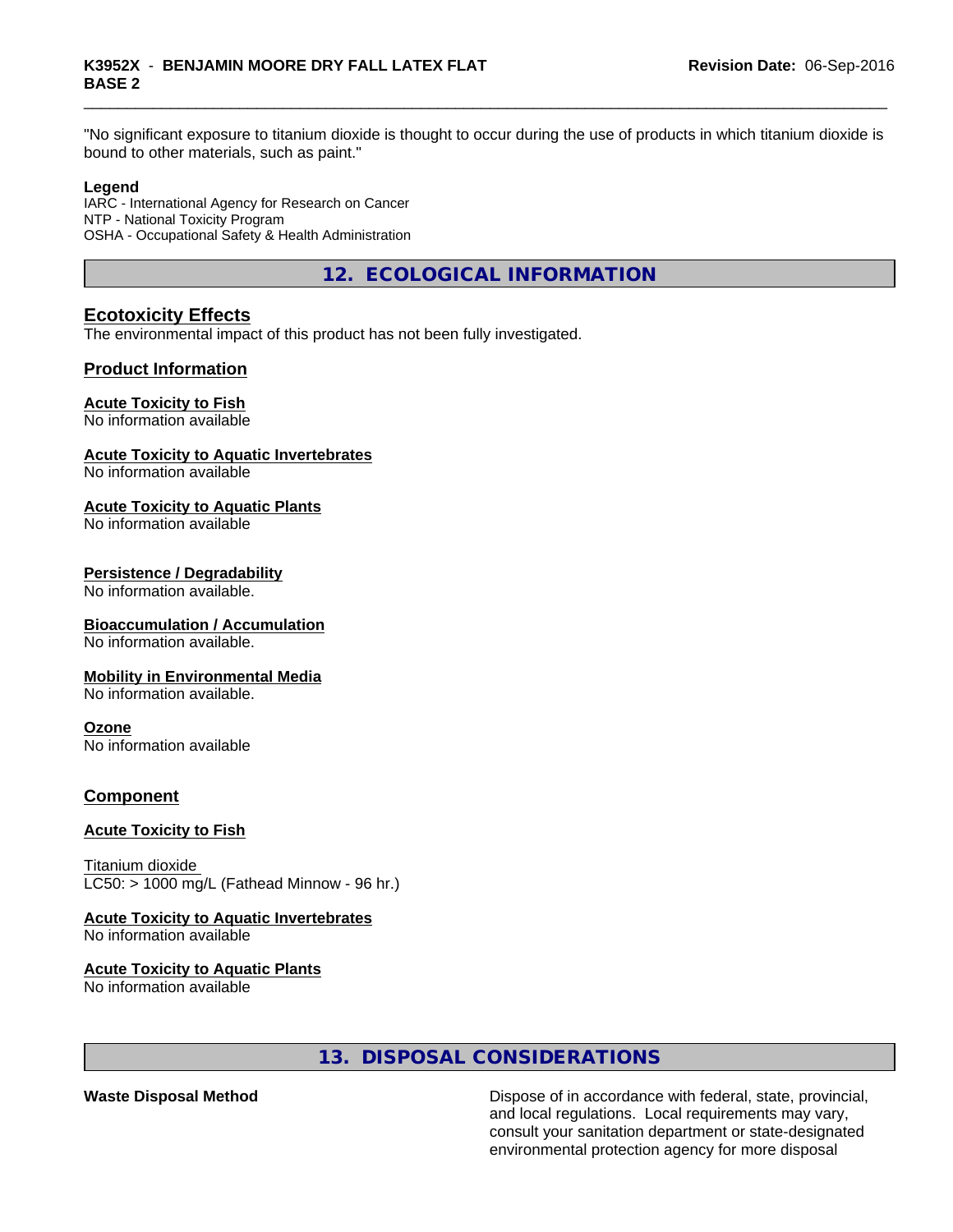options.

**14. TRANSPORT INFORMATION**

**TDG** Not regulated

**ICAO / IATA** Not regulated

**IMDG / IMO** Not regulated

#### **15. REGULATORY INFORMATION**

#### **International Inventories**

| <b>TSCA: United States</b> | Yes - All components are listed or exempt. |
|----------------------------|--------------------------------------------|
| DSL: Canada                | Yes - All components are listed or exempt. |

#### **National Pollutant Release Inventory (NPRI)**

#### **NPRI Parts 1- 4**

This product contains the following Parts 1-4 NPRI chemicals:

| Chemical Name                        | CAS-No     | Weight % (max) | <b>NPRI Parts 1-4</b> |  |
|--------------------------------------|------------|----------------|-----------------------|--|
| Propanoic acid, 2-methyl-, monoester | 25265-77-4 | - 5%           | _isted                |  |
| with 2,2,4-trimethyl-1,3-pentanediol |            |                |                       |  |

#### **NPRI Part 5**

This product contains the following NPRI Part 5 Chemicals:

*None*

#### **WHMIS Regulatory Status**

This product has been classified in accordance with the hazard criteria of the Hazardous Products Regulations (HPR) and the SDS contains all the information required by the HPR.

#### **16. OTHER INFORMATION**

**HMIS** - **Health:** 1 **Flammability:** 0 **Reactivity:** 0 **PPE:** - **HMIS Legend** 0 - Minimal Hazard

- 1 Slight Hazard
- 2 Moderate Hazard
- 3 Serious Hazard
- 4 Severe Hazard
- \* Chronic Hazard

X - Consult your supervisor or S.O.P. for "Special" handling instructions.

*Note: The PPE rating has intentionally been left blank. Choose appropriate PPE that will protect employees from the hazards the material will present under the actual normal conditions of use.*

*Caution: HMISÒ ratings are based on a 0-4 rating scale, with 0 representing minimal hazards or risks, and 4 representing significant hazards or risks. Although HMISÒ ratings are not required on MSDSs under 29 CFR 1910.1200, the preparer, has chosen to provide them. HMISÒ ratings are to be used only in conjunction with a fully implemented HMISÒ program by workers who have received appropriate HMISÒ training. HMISÒ is a*